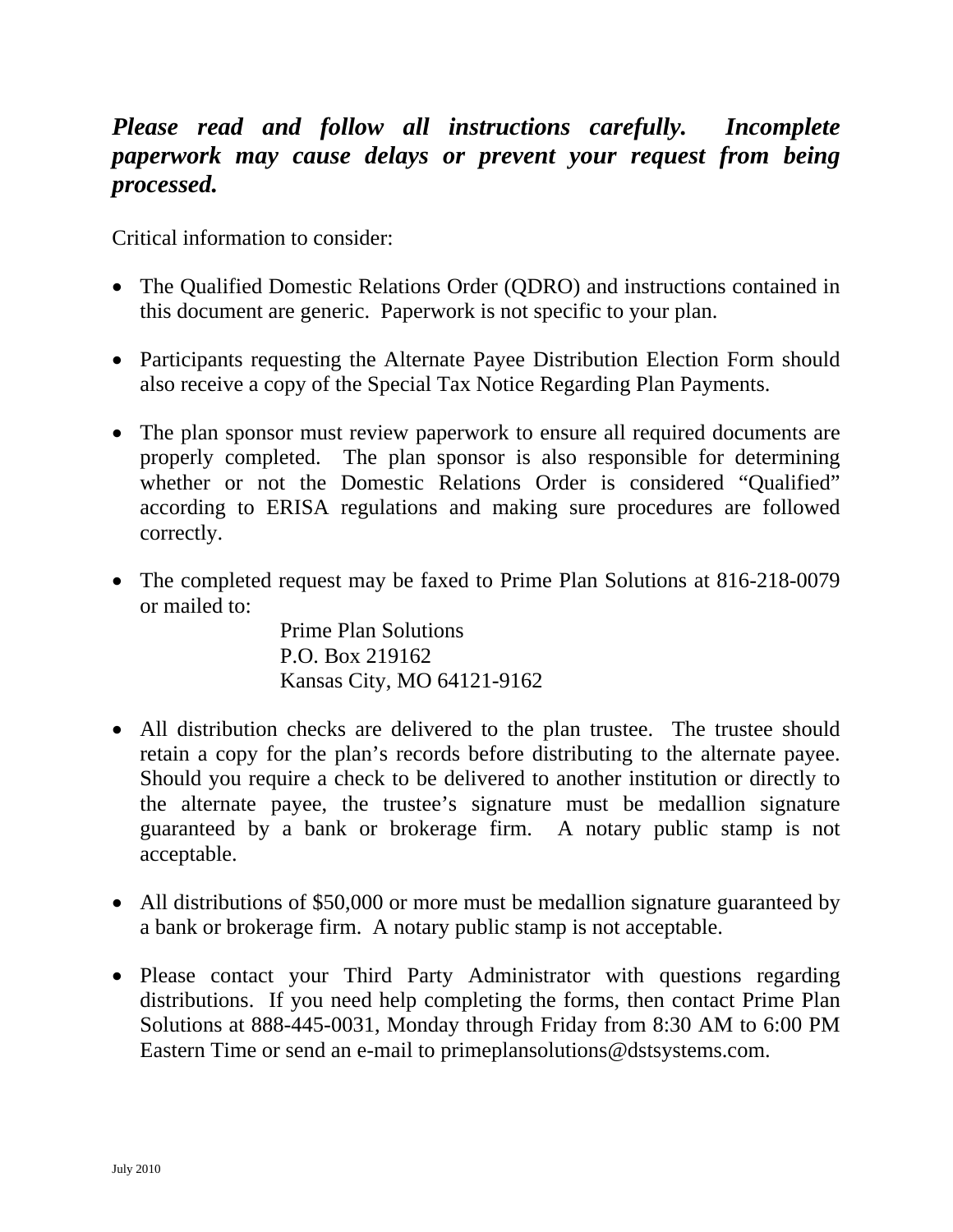### **Qualified Domestic Relations Order (QDRO) Procedure**

In the case of any Domestic Relations Order received by a 401(k) plan, its status as a Qualified Domestic Relations Order (QDRO) under the Employee Retirement Income Security Act (ERISA) and the Internal Revenue Code will be determined under the procedure outlined below. The plan administrator is responsible for administering the QDRO Procedure.

The plan will apply the following procedure **prior** to the plan's receipt of a QDRO:

### Suspension of participant distributions or loans

If the plan administrator is on notice (verbal or written) regarding a pending domestic relations action (e.g., a divorce) and has a reasonable belief the participant's account may become subject to a QDRO, the plan administrator may suspend processing the participant's distribution or loan requests pending resolution.

### Placing / Removing "Hold" on the account

After placing a hold on the account, the plan administrator should notify the participant. In order to remove the hold, the plan administrator should request the participant to provide written confirmation that a court will not issue a QDRO with respect to the account, such as a property settlement agreement awarding the entire account to the participant.

The plan will apply the following procedure **after** receiving a QDRO which purports to be a QDRO:

#### Notice to Participant and Alternate Payee

Within a reasonable time period after receipt of a Domestic Relations Order, the plan administrator will notify the participant and any alternate payee of the receipt of the order, and will deliver to the participant and to each alternate payee a copy of this QDRO Procedure.

### Notice to Trustee

The plan administrator, within a reasonable time period after receipt of a Domestic Relations Order, will notify the trustee of the receipt of the order. The plan administrator also will account separately for the amount of the participant's benefit that is subject to the order. The plan administrator will direct the trustee to segregate the "QDRO amount" if possible.

#### Review of order

The plan administrator will review the order within a reasonable time to determine its qualified status. The plan administrator will complete a "QDRO Determination Checklist" with respect to each order the plan receives. In most circumstances, the plan administrator will complete a review of the order within 30 days of receipt. After review, the administrator will determine whether the order is a QDRO.

#### Suspension of distributions and loans

If the participant is eligible to receive benefits or loans from the plan at the time of receipt of the order, the plan administrator will suspend distributions and loans to the participant to the extent the plan administrator deems necessary to comply with the order should the plan administrator determine the order is a QDRO.

If the plan administrator determines the order **is** a QDRO:

The plan administrator will notify the participant and each alternate payee that the order is a QDRO and the plan will distribute amounts pursuant to the QDRO. The plan administrator will notify the participant and each alternate payee of the decision within ten days of the determination by mailing each party a copy of the "QDRO Determination Checklist", which will include the plan administrator's certification.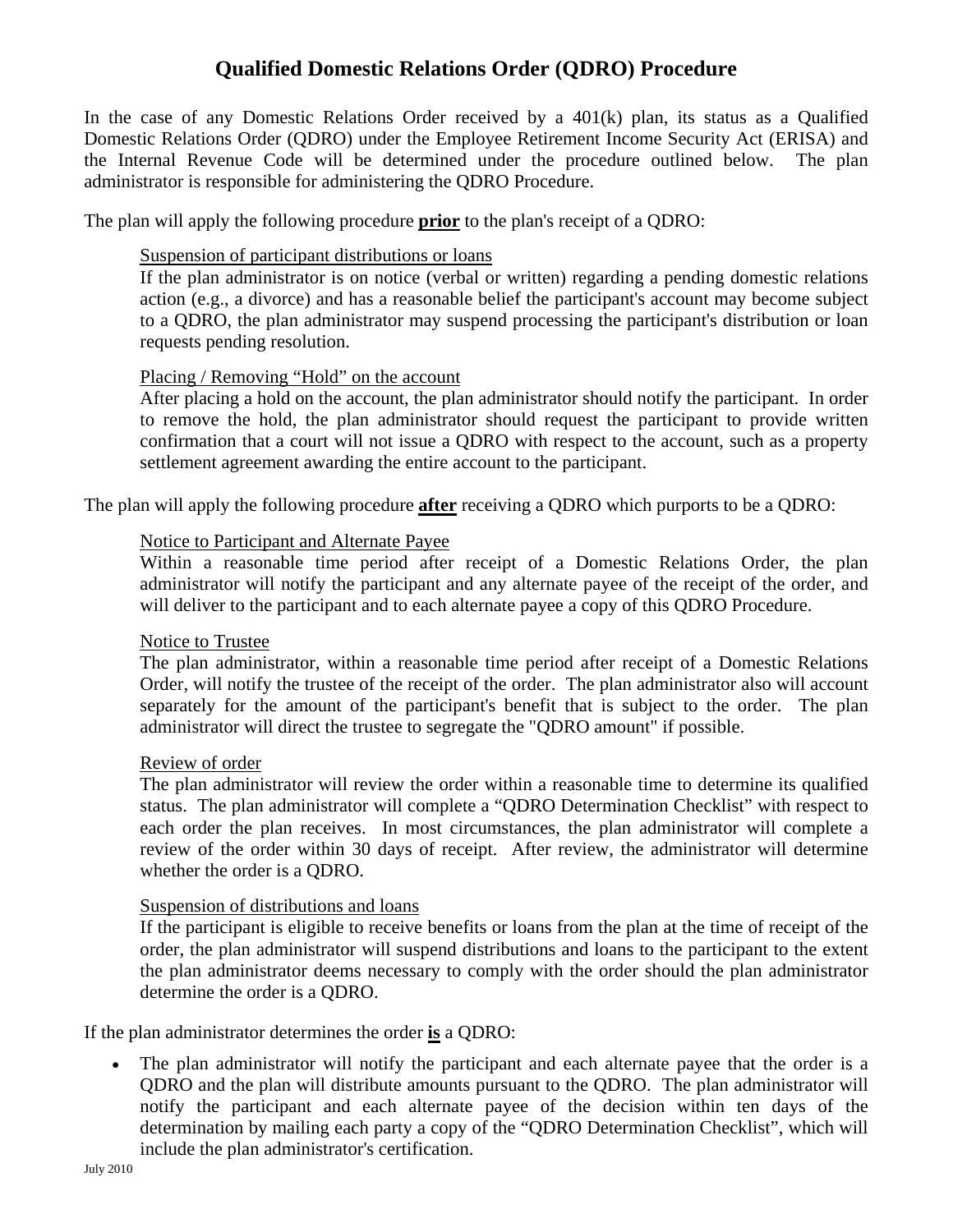- If the QDRO requires immediate payment, the plan will pay the designated amounts as soon as administratively feasible. Payment of any amount the order required the plan to pay during the determination period will include interest from the date the QDRO required the first payment (if the QDRO so provides), at the rate of interest determined to be reasonable. The rate of interest payable on regular savings accounts is a reasonable rate of interest for this purpose.
- If the plan cannot make the distribution within 30 days of the determination of qualified status of the QDRO, the plan administrator will advise the parties of the delay, of the reason for the delay, and of the date by which the plan expects to make payment.
- The plan administrator will advise the participant when the plan has completed payment to the alternate payee.
- The plan will maintain a separate accounting (which may include a segregated account) for each alternate payee until the plan has completed benefits under the QDRO.
- Each alternate payee is entitled to file with the plan a beneficiary designation in the same manner as a participant in the plan, except that if the plan is subject to the joint and survivor annuity requirements, the joint and survivor annuity provisions do not apply to the alternate payee's spouse.

If the plan administrator determines the order **is not** a QDRO:

- The plan administrator will advise the participant and each alternate payee of the adverse decision and of the reasons for the adverse decision. The plan will advise the participant and each alternate payee of the decision within ten days of the determination by mailing each party a copy of the "QDRO Determination Checklist", which will include the plan administrator's certification of the decision.
- The plan administrator will discontinue separate accounting for the amounts payable under the order. The plan will pay the benefits to the party entitled to receive the benefits. If the participant is not entitled to a present distribution of any of the segregated benefits, the plan will continue to account for the participant's benefits as if the plan had not received the order.
- If the plan administrator determines the status of the order within the 18-month period beginning on the date the order would require the first payment, the plan administrator may delay distribution of any benefits subject to the order if the plan administrator has reason to believe a party will seek to cure the defects in the order. The plan administrator will continue to delay distribution during the period the plan administrator determines to be necessary to fulfill the plan administrator's fiduciary duties under the plan.

The plan administrator will consult with the plan's legal counsel in case of questions that arise with respect to the interpretation of any provision of the order or with respect to the qualified status of the order.

Plan Administrator Signature Print Name Date

\_\_\_\_\_\_\_\_\_\_\_\_\_\_\_\_\_\_\_\_\_\_\_\_\_\_\_\_\_\_\_\_ \_\_\_\_\_\_\_\_\_\_\_\_\_\_\_\_\_\_\_\_\_\_\_\_\_\_\_\_\_\_\_\_ \_\_\_\_\_\_\_\_\_\_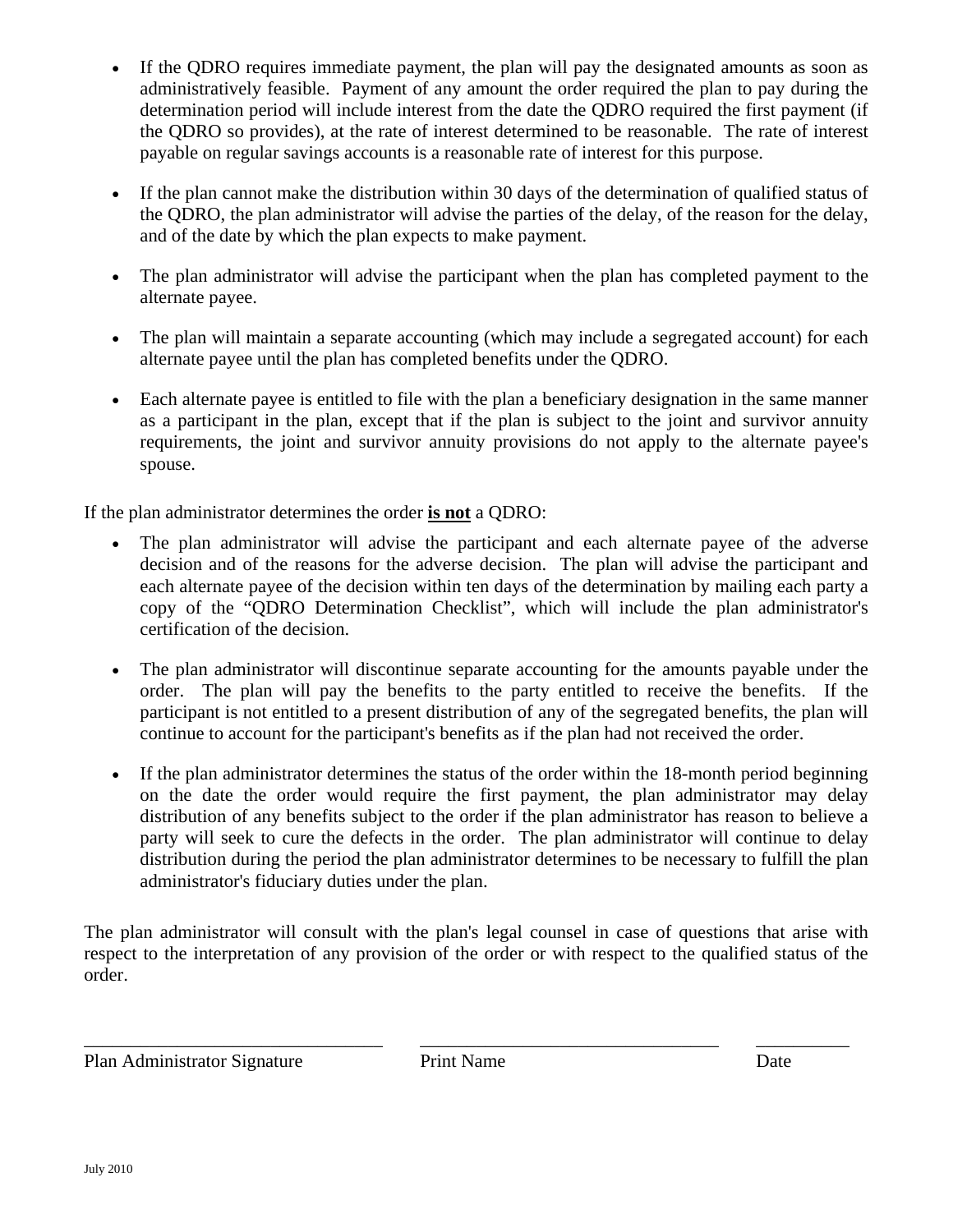### **QDRO Determination Checklist**

The plan administrator must complete this checklist to comply with the plan's QDRO Procedure. Note: The plan administrator must determine the qualified status of the order within a reasonable time. If the plan administrator does not conclude the determination within 18 months from the time the first payment is due under the order, the order will be effective only prospectively.

### **PRELIMINARY DATA**

| 1. The Order concerns: |                                      |
|------------------------|--------------------------------------|
|                        | Plan Number:                         |
|                        | Last 4 digits of SSN: $\frac{ }{ }$  |
|                        |                                      |
|                        | Alternate Payee full SSN: __________ |
|                        |                                      |

2. Notification. The plan administrator has mailed notification of receipt of a Domestic Relations Order, by regular first class mail, as follows:

Date of notification to participant:

Date of notification to alternate payee(s): \_\_\_\_\_\_\_\_\_\_\_\_\_\_\_

Date of notification to trustee:

Note: The plan administrator must notify the participant and each alternative payee of receipt of the order, within 10 days of the plan administrator's receipt of the order. The plan administrator will account separately for the amounts subject to the order within 2 business days after receipt of the order. The plan administrator must advise the trustee of the existence of the order within 2 business days after receipt, so the trustee does not distribute funds subject to the order.

### **REVIEW OF ORDER**

- 3. Technical Requirements. The plan administrator should complete a review of the order within a reasonable time. The order is a Qualified Domestic Relations Order (QDRO) only if the plan administrator answers "Yes" to each question in this section. If the plan administrator answers "No" to any question, check Section 6 and state the reason(s) for the answer.
	- a) Order. Is the order an order entered pursuant to a state domestic relations law (including a community property law)?

Yes No

b) Domestic relations matter. Does the order relate to providing child support, alimony (maintenance) payments or marital property rights?

Yes No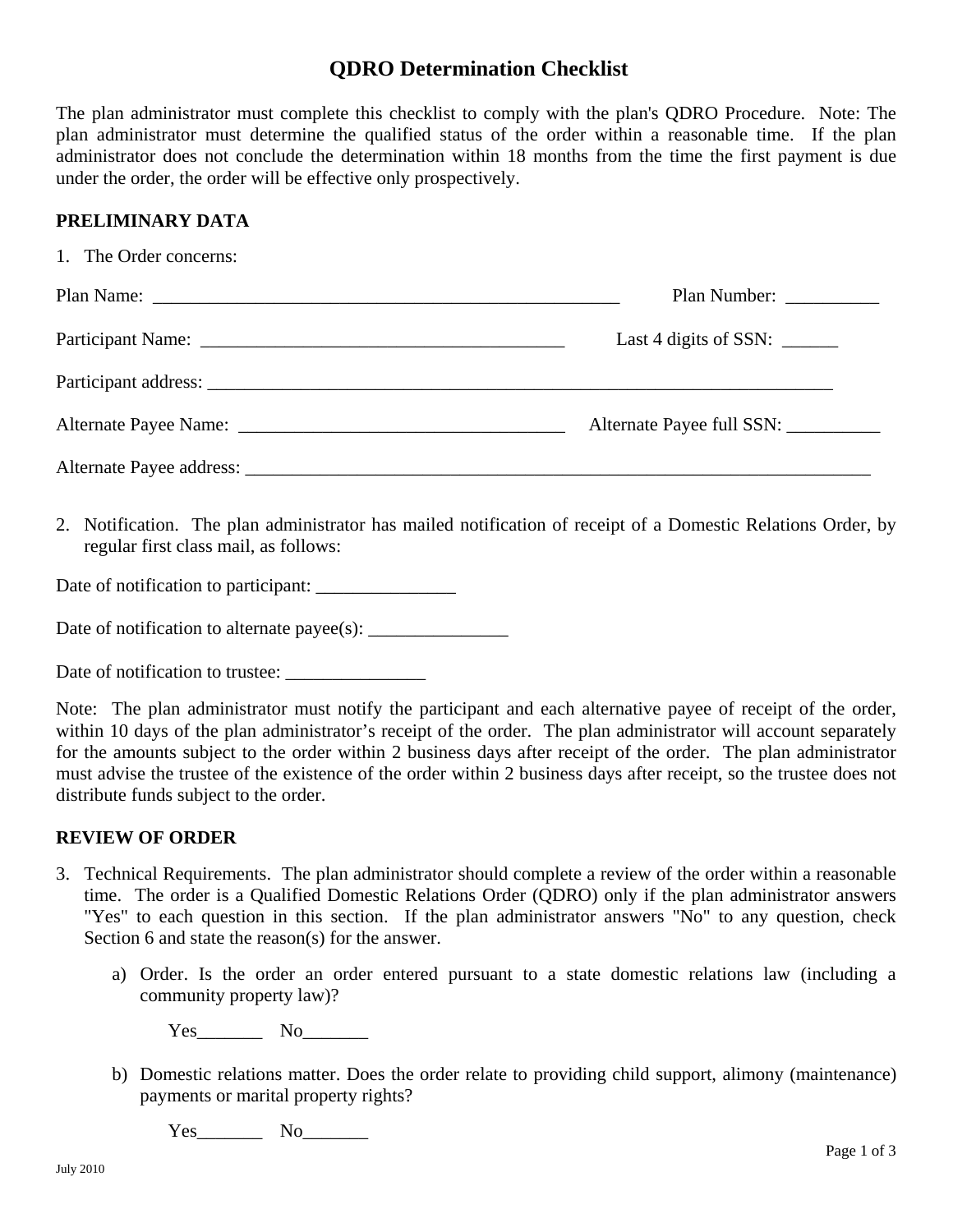c) Plan identification. Does the order specify this plan as the plan subject to the order?

Yes\_\_\_\_\_\_\_\_\_\_ No\_\_\_\_\_\_\_\_

d) Alternate payee. Does the order direct payment to the participant's spouse, former spouse, child or other dependent (the "alternate payee")?

Yes\_\_\_\_\_\_\_\_\_\_ No\_\_\_\_\_\_\_\_

e) Identification of participant. Does the order identify the participant?

Yes\_\_\_\_\_\_\_\_\_ No\_\_\_\_\_\_\_\_

f) Identification of alternate payee. Does the order state each alternate payee's name and mailing address?

Yes\_\_\_\_\_\_\_ No\_\_\_\_\_\_\_

g) Description of benefit. Does the order state the amount or the percentage of the participant's benefit the plan must pay to each alternate payee? Note: Answer "Yes" if the order describes the manner in which the plan may determine the amount or percentage.

Yes No

h) Period of payment. Does the order state the number of payments or the period to which the order applies? Note: A lump sum payment satisfies this requirement.

Yes\_\_\_\_\_\_\_ No\_\_\_\_\_\_\_

- 4. Plan Consistency Requirements. The order is a QDRO only if the plan administrator answers "No" to each question in this section. If the plan administrator answers "Yes" to any question, check Section 7 and state the reason(s) for the answer.
	- a) Required benefit. Does the order require the plan to provide a type or a form of benefit or a benefit option the plan otherwise does not provide? Note: Consult the plan's QDRO provisions. Payment consistent with the plan's QDRO provisions or consistent with the plan's normal distribution provisions is acceptable.

Yes\_\_\_\_\_\_\_ No\_\_\_\_\_\_\_

b) Amount of benefit. Does the order require the plan to provide benefits greater than the benefits available to the participant without the QDRO?

Yes\_\_\_\_\_\_\_ No\_\_\_\_\_\_\_

c) Prior QDRO. Does the order require payment of benefits which a previous QDRO requires the plan to pay to another alternate payee? Note: If no prior QDRO is in effect with respect to the participant, answer "No."

Yes\_\_\_\_\_\_\_ No\_\_\_\_\_\_\_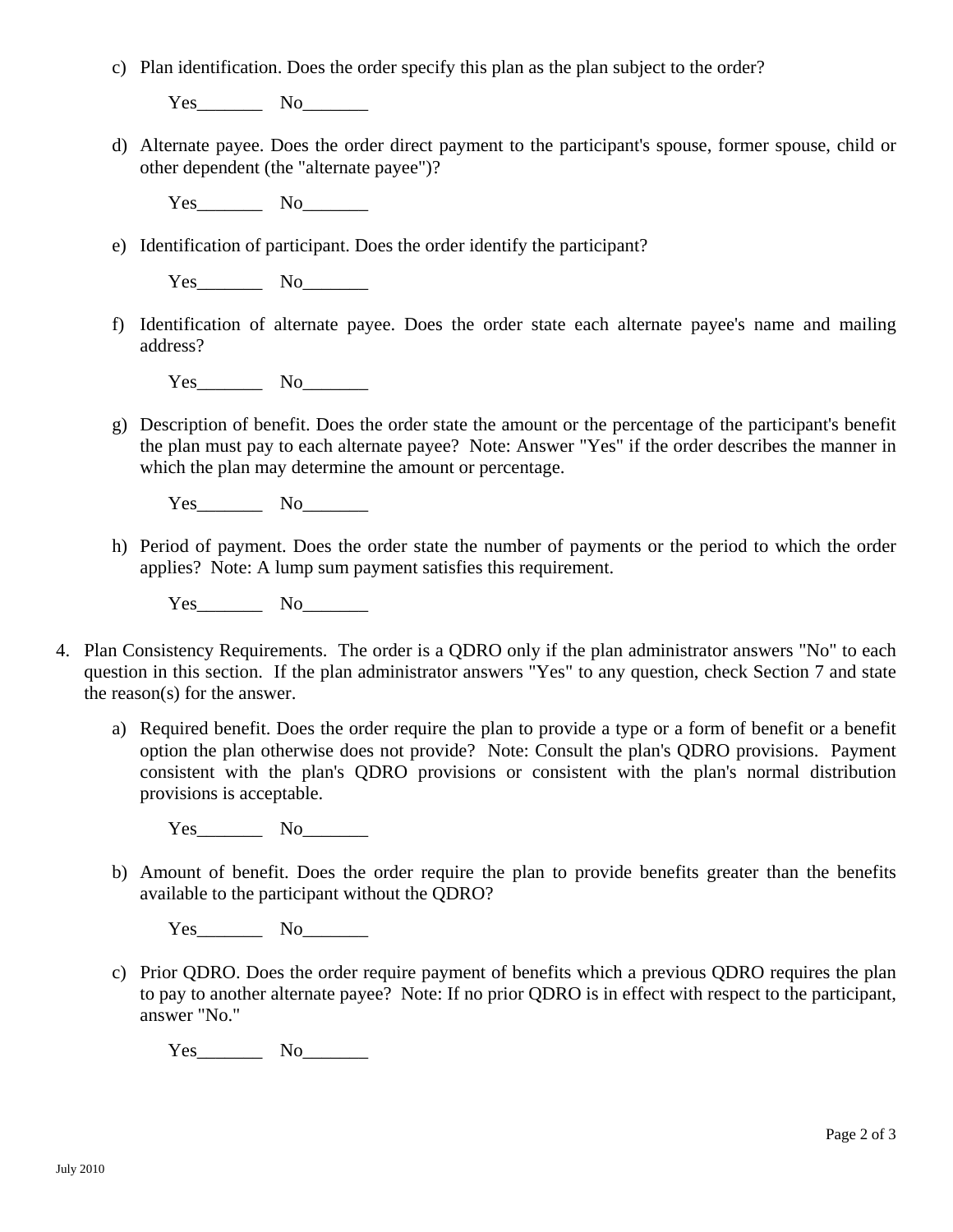5. Determination of Qualified Status. If the plan administrator answered "Yes" to each question in Section 3, and has answered "No" to each question in Section 4, the order qualifies as a QDRO. If the order qualifies as a QDRO, the plan administrator should write "N/A" under each of Sections 6 and 7, and should sign the Plan Administrator's Certification of QDRO in Section 8. If the order does NOT qualify as a QDRO, the plan administrator should check one or more of Sections 6 and 7, should complete the explanation as required, and should sign the Plan Administrator's Certification of Non-Qualified Status in Section 8.

The plan administrator should notify the participant and each alternate payee of the determination by mailing a copy of this QDRO Determination Checklist to each party, complete with the Plan Administrator's Certification. After notification of the participant and each alternate payee, the plan administrator should complete the QDRO Procedure.

NOTE: CHECK AND COMPLETE ONLY THOSE OF SECTIONS 6 AND 7 WHICH APPLY IN RESPONSE TO SECTIONS 3 AND 4. IF ANY OF SECTIONS 6 AND 7 DO NOT APPLY, WRITE "N/A" AS THE EXPLANATION FOR EACH AND DO NOT COMPLETE THE SECTION.

6. Disqualification – Technical Requirements. The order is not a QDRO because the order does not satisfy one or more of the technical requirements referred to in Section 3. The explanation of each "No" answer is the  $\text{following:}\quad\quad$ 

\_\_\_\_\_\_\_\_\_\_\_\_\_\_\_\_\_\_\_\_\_\_\_\_\_\_\_\_\_\_\_\_\_\_\_\_\_\_\_\_\_\_\_\_\_\_\_\_\_\_\_\_\_\_\_\_\_\_\_\_\_\_\_\_\_\_\_\_\_\_\_\_\_\_\_\_\_\_\_\_\_\_\_\_\_\_\_

7. Disqualification – Consistency Requirements. The order is not a QDRO because the order does not satisfy one or more of the consistency requirements referred to in Section 4. The explanation of each "Yes" answer is the following:

\_\_\_\_\_\_\_\_\_\_\_\_\_\_\_\_\_\_\_\_\_\_\_\_\_\_\_\_\_\_\_\_\_\_\_\_\_\_\_\_\_\_\_\_\_\_\_\_\_\_\_\_\_\_\_\_\_\_\_\_\_\_\_\_\_\_\_\_\_\_\_\_\_\_\_\_\_\_\_\_\_\_\_\_\_\_\_

## **DETERMINATION OF STATUS**

8. Plan Administrator's Certification. Sign the certification paragraph which states the plan administrator's determination with respect to the qualified status of the order. *Please complete only one Certification.*

## **Plan Administrator's Certification of QDRO**

I, the undersigned plan administrator, certify the order identified in Section 1 is a qualified domestic relations order. The plan will distribute in accordance with the QDRO.

Plan Administrator Signature Print Name Date

\_\_\_\_\_\_\_\_\_\_\_\_\_\_\_\_\_\_\_\_\_\_\_\_\_\_\_\_\_\_\_\_ \_\_\_\_\_\_\_\_\_\_\_\_\_\_\_\_\_\_\_\_\_\_\_\_\_\_\_\_\_\_\_\_ \_\_\_\_\_\_\_\_\_\_

# **Plan Administrator's Certification of Non-Qualified Status**

I, the undersigned plan administrator, certify the order identified in Section 1 is not a qualified domestic relations order. The plan will pay any amounts segregated in accordance with Code Section 414(p) without regard to the order. If the participant is not receiving any distribution from the plan, the plan administrator will disregard any separate accounting.

\_\_\_\_\_\_\_\_\_\_\_\_\_\_\_\_\_\_\_\_\_\_\_\_\_\_\_\_\_\_\_\_ \_\_\_\_\_\_\_\_\_\_\_\_\_\_\_\_\_\_\_\_\_\_\_\_\_\_\_\_\_\_\_\_ \_\_\_\_\_\_\_\_\_\_ Plan Administrator Signature Print Name Date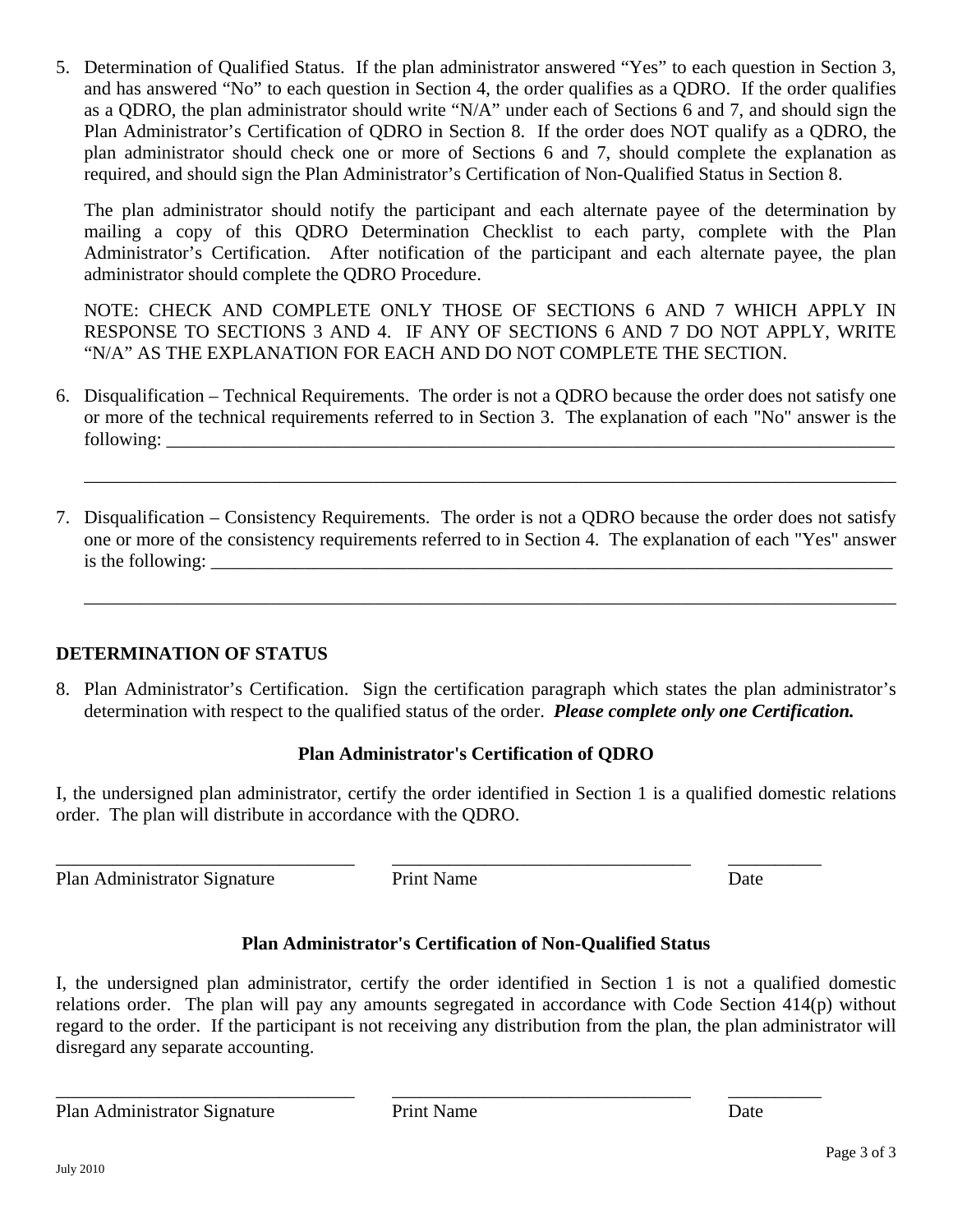### **Alternate Payee Distribution Election Form**

|                                      | Plan Number: _________                                                                                     |
|--------------------------------------|------------------------------------------------------------------------------------------------------------|
|                                      | Last 4 digits of SSN: $\_\_\_\_\_\_\_\_\_\_\_\_\_\_\_\_\_$                                                 |
|                                      |                                                                                                            |
|                                      | Alternate Payee's Birth Date: __________                                                                   |
|                                      | (Street)                                                                                                   |
|                                      | $\overline{\phantom{a}}$ (City, State, Zip)                                                                |
| <b>Reason for distribution: QDRO</b> |                                                                                                            |
|                                      | Please distribute the following amount to the alternate payee as requested in the QDRO: \$                 |
|                                      | <b>Election:</b> I, the undersigned alternate payee make the following distribution election: (Choose one) |

- Lump sum payment of the QDRO amount identified above, less any income tax withholding.
- Direct rollover via check of the ODRO amount identified above to the IRA or retirement plan designated below. (This option is only available if the alternate payee is the spouse or former spouse of the participant.)
- Direct rollover of the following portion of the QDRO amount identified above to the IRA or retirement plan designated below: \$\_\_\_\_\_\_\_\_\_\_\_ (not less than \$500), with the balance paid in lump sum, less income tax withholding. (This option is only available if the alternate payee is the spouse or former spouse of the participant.)

**Information for Direct Rollover (Required if selecting rollover option above):** I represent that the traditional IRA, Roth IRA, or retirement plan of another employer designated below is a proper recipient for a direct rollover. This rollover is going to a:

\_\_\_\_\_ Traditional IRA \_\_\_\_\_ Roth IRA \_\_\_\_\_ Qualified Retirement Plan

Owner registration of traditional IRA, Roth IRA, or retirement plan: \_\_\_\_\_\_\_\_\_\_\_\_\_\_\_\_\_\_\_\_\_\_\_\_\_\_\_\_

Name of trustee(s), custodian(s), or insurer (receiving company name):

IRA / Plan account number:

Send Direct Rollover to the following address:\* \_\_\_\_\_\_\_\_\_\_\_\_\_\_\_\_\_\_\_\_\_\_\_\_\_\_\_\_\_\_\_\_\_

\_\_\_\_\_\_\_\_\_\_\_\_\_\_\_\_\_\_\_\_\_\_\_\_\_\_\_\_\_\_\_\_\_\_\_\_\_\_\_\_

\_\_\_\_\_\_\_\_\_\_\_\_\_\_\_\_\_\_\_\_\_\_\_\_\_\_\_\_\_\_\_\_\_\_\_\_\_\_\_\_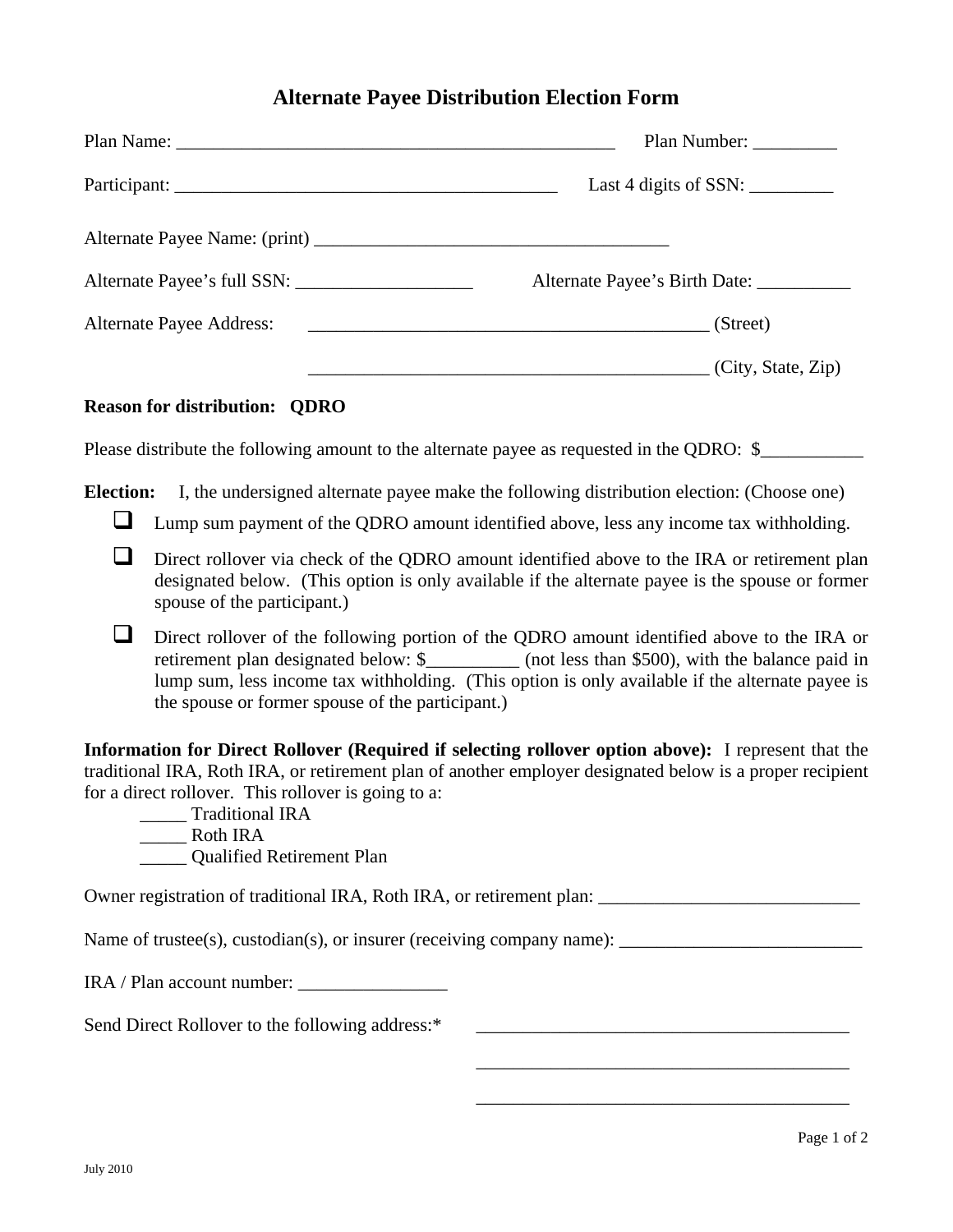## *Information below to be completed by the plan trustee:*

Please check the below box to certify you followed the QDRO requirements. Neglecting to check this box may cause a delay in processing the distribution.

 **As trustee, I certify that I have completed and reviewed the QDRO Procedure and QDRO Determination Checklist, or consulted with legal counsel regarding the Domestic Relations Order for the named participant and alternate payee. I, or my legal counsel, have determined the Domestic Relations Order meets the status as a QDRO under ERISA and Internal Revenue Code.** 

Indicate below if you want the check sent directly to the alternate payee's address or rollover institution.

\_\_\_\_\_ \*Please send the distribution check directly to the alternate payee or rollover institution. I am aware that I will not receive a copy of the check for my records. **(This option requires the trustee's signature to have a medallion guarantee. If not provided, the distribution check will be mailed to the plan trustee.)**

*A medallion signature guarantee for the trustee is required if the value of the distribution exceeds \$50,000, or if you want the check sent directly to the alternate payee's address. Eligible guarantors include:* 

| Commercial banks  | Trust companies                           |
|-------------------|-------------------------------------------|
| Savings and loans | <i>Credit unions</i>                      |
| Savings banks     | Member firms of a national stock exchange |

*Please note: a notary public is not an acceptable provider of medallion signature guarantees. The guarantee stamp must be an original; copies are not acceptable and cannot be faxed to Prime Plan Solutions.* 

Trustee Signature **Prince Access** Print Name **Date** Date

\_\_\_\_\_\_\_\_\_\_\_\_\_\_\_\_\_\_\_\_\_\_\_\_\_\_\_\_\_\_ \_\_\_\_\_\_\_\_\_\_\_\_\_\_\_\_\_\_\_\_\_\_\_\_ \_\_\_\_\_\_\_\_\_\_\_\_

**If distribution check is to be delivered to the plan trustee, then fax the completed form to Prime Plan Solutions at 816-218-0079.**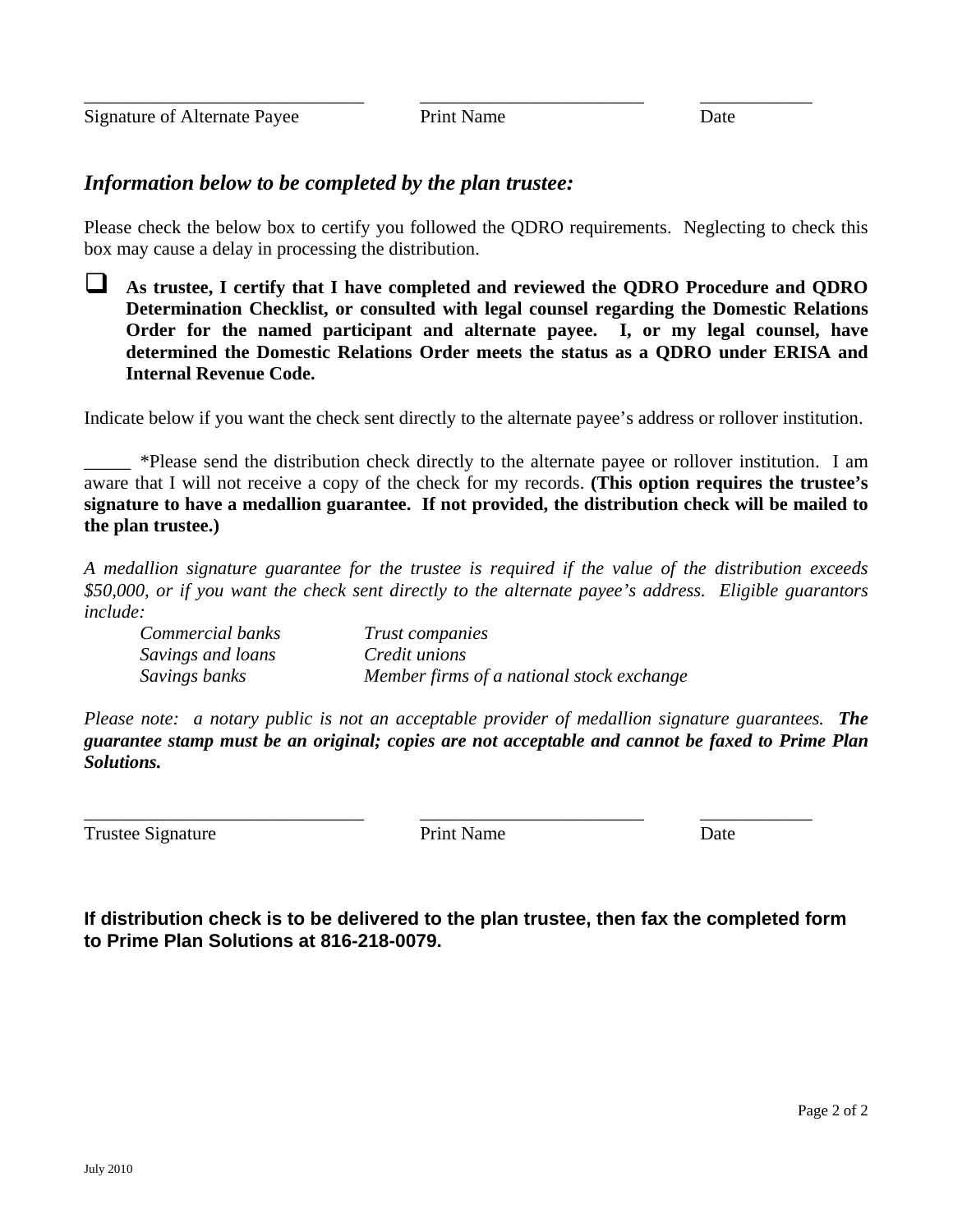## **SPECIAL TAX NOTICE REGARDING PLAN PAYMENTS (FOR QDRO ALTERNATE PAYEE)**

#### **\_\_\_\_\_\_\_\_\_\_\_\_\_\_\_\_\_\_\_\_\_\_\_\_\_\_\_\_\_\_\_\_\_\_\_\_\_\_\_\_\_\_\_\_ 401(k) Plan**

This notice explains how you can continue to defer federal income tax options for your QDRO distribution from the Plan under a "qualified domestic relations order" ("QDRO"), and contains important information you will need before you decide how to receive your Plan benefit. Generally, a QDRO is an order issued by a court in connection with a divorce or legal separation awarding an Alternate Payee, who is a participant's spouse or former spouse, an interest in the participant's account balance under the Plan. All references to "the Code" are references to the Internal Revenue Code of 1986, as amended. This notice summarizes only the federal (not state or local) tax rules which apply to your distribution. Because these rules are complex and contain many conditions and exceptions which we do not discuss in this notice, you may need to consult with a professional tax advisor before you receive your distribution from the Plan.

### **A. TYPES OF PLAN DISTRIBUTIONS**

**Eligibility for rollover.** The Code classifies distributions into two types: (1) distributions you may roll over ("eligible rollover distributions") and (2) distributions you may not roll over. (See "Distributions not eligible for rollover." below.) You may also receive a distribution where part of the distribution is an eligible rollover distribution and part is not eligible for rollover. An eligible rollover distribution is a payment by you or the Plan Administrator of all or part of your benefit to another plan or IRA that allows you to continue to postpone taxation of that benefit until it is paid to you. The Plan Administrator will assist you in identifying which portion of your distribution is an eligible rollover distribution and which portion is not eligible for rollover.

**Plans that may accept a rollover.** You may roll over an eligible rollover distribution (other than Roth deferrals and earnings) to a Roth IRA (provided that for distributions before January 1, 2010, your adjusted gross income for the taxable year of the distribution does not exceed \$100,000), a traditional IRA or an eligible employer plan that accepts rollovers. An "eligible employer plan" includes a plan qualified under Code Section 401(a), including a 401(k) plan, profit sharing plan, defined benefit plan, stock bonus plan (including an ESOP), and money purchase plan; a Section 403(a) annuity plan; a 403(b) plan; and an eligible Section 457(b) plan maintained by a governmental employer (governmental 457 plan). Special rules apply to the rollover of after-tax contributions and Roth deferrals. See "After-tax contributions" and "Roth deferrals" below. YOU MAY NOT ROLL OVER ANY DISTRIBUTION TO A SIMPLE IRA OR A COVERDELL EDUCATION SAVINGS ACCOUNT (FORMERLY KNOWN AS AN EDUCATIONAL IRA).

**Deciding where to roll over a distribution.** An eligible employer plan is not legally required to accept a rollover. Before you decide to roll over your payment to another employer plan, you should find out whether the plan accepts rollovers and, if so, the types of distributions it accepts as a rollover. Even if a plan accepts rollovers, it might not accept rollovers of certain types of distributions, such as after-tax amounts. If this is the case, and your distribution includes after-tax amounts, you may wish instead to roll over your distribution to an IRA or to split your rollover amount between the employer plan in which you will participate and an IRA. You should also find out about any documents you must complete before a "receiving" plan or IRA sponsor will accept a rollover. If an employer plan accepts your rollover, the plan may restrict subsequent distributions of the rollover amount or may require your spouse's consent for any subsequent distribution. A subsequent distribution from the plan that accepts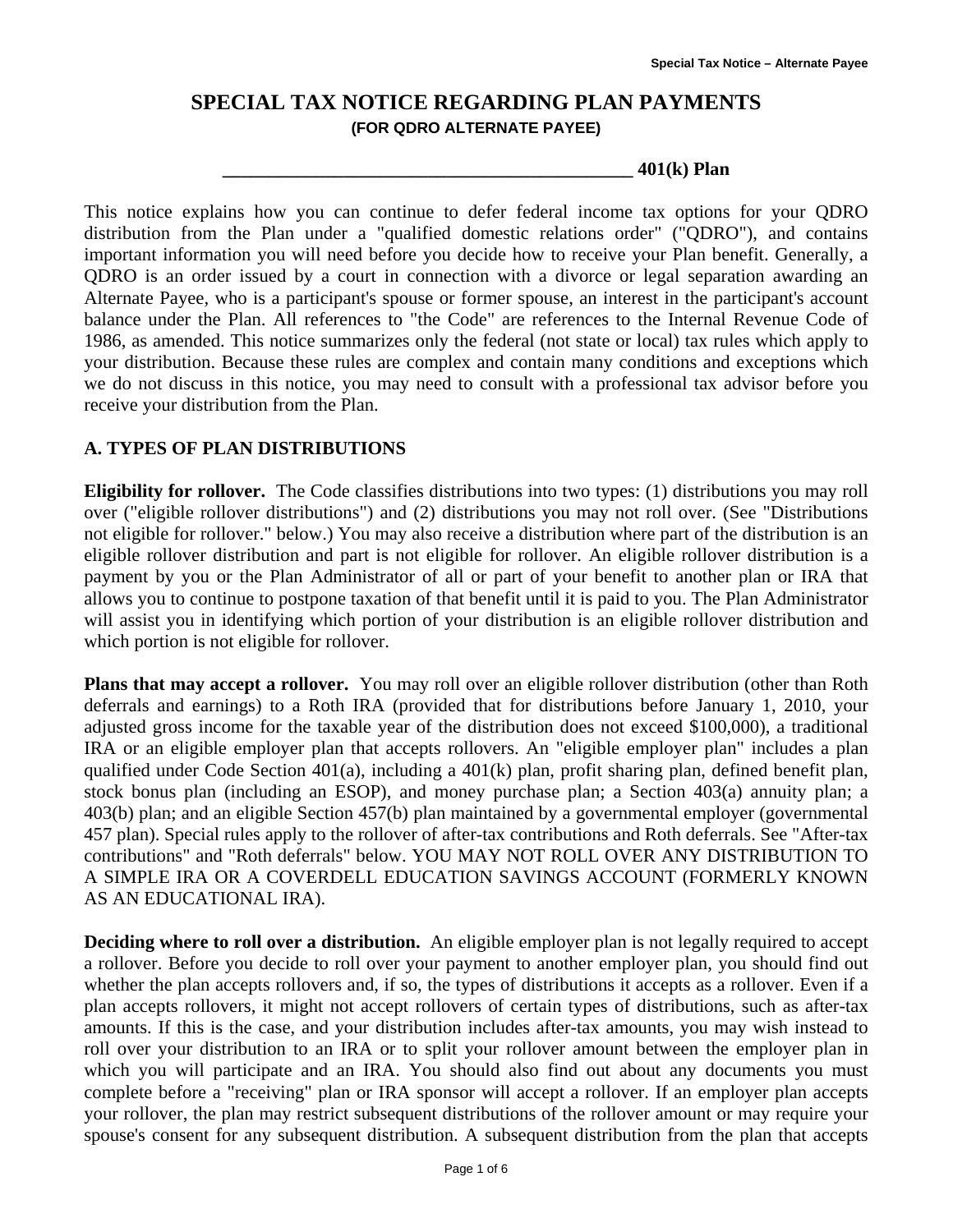your rollover may also be subject to different tax treatment than distributions from this Plan. Check with the administrator of the plan that is to receive your rollover, regarding subsequent distributions and taxation of the amount you will roll over, prior to making the rollover.

**Distributions not eligible for rollover.** An eligible rollover distribution means any distribution to you of all or any portion of your QDRO distribution under the Plan except the following:

*Required minimum distributions.* Beginning in the year in which the participant (*i.e.*, your spouse or former spouse) retired or reached age 70 1/2 (whichever is later), the Code may require the Plan to make "required minimum distributions" to you. You may not roll over the required minimum distributions. Special rules apply if your spouse or former spouse owns more than 5% of the Employer.

*Substantially equal periodic payments.* You may not roll over a distribution if it is part of a series of substantially equal payments made at least once a year and which will last for: (1) your lifetime (or your life expectancy), (2) your lifetime and your beneficiary's lifetime (or life expectancies), or (3) a period of 10 years or more.

*Hardship distributions*. A hardship distribution is not eligible for rollover.

**After-tax contributions (other than Roth deferrals).** If the participant (*i.e.*, your spouse or former spouse) made after-tax contributions to the Plan, you may roll over these amounts that are part of your QDRO distribution into either an IRA or certain employer plans that accept rollovers of the after-tax contributions. The following rules apply:

*After-tax/rollover into an IRA*. You may roll over after-tax contributions, if any, to an IRA either directly or indirectly. For distributions before January 1, 2010, you may roll over your after-tax contributions to a Roth IRA, provided your adjusted gross income for the taxable year of the distribution does not exceed \$100,000. The Plan Administrator will assist you in identifying how much of your payment is the taxable portion and how much is the after-tax portion. If you roll over after-tax contributions to an IRA, it is your responsibility to keep track of, and report to the IRS on the applicable forms, the amount of these after-tax contributions. This will enable you to determine the nontaxable amount of any future distributions from the IRA. Once you roll over the after-tax contributions to an IRA, you may NOT later roll over those amounts to an employer plan, but may roll over the after-tax contributions to another IRA.

*After-tax/rollover into an employer plan*. You may DIRECTLY roll over after-tax contributions, if any, from the Plan to another qualified plan (including a defined benefit plan) or to a 403(b) plan if the other plan will accept the rollover and provides separate accounting for amounts rolled over, including separate accounting for the after-tax employee contributions and earnings on those contributions. You may NOT roll over after-tax contributions from the Plan to a Section 403(a) annuity plan, or to a governmental 457 plan. If you want to roll over the after-tax contributions to an employer plan that accepts these rollovers, you cannot have the after-tax contributions paid to you first. You must instruct the Plan Administrator to make a direct rollover on your behalf. Also, you may not first roll over after-tax contributions to an IRA and then roll over that amount into an employer plan.

**Roth deferrals.** If the participant (*i.e.*, your spouse or former spouse) made Roth deferrals to the Plan, you may roll over these amounts that are part of your QDRO distribution into either an IRA or certain employer plans that accept Roth deferrals. The following rules apply: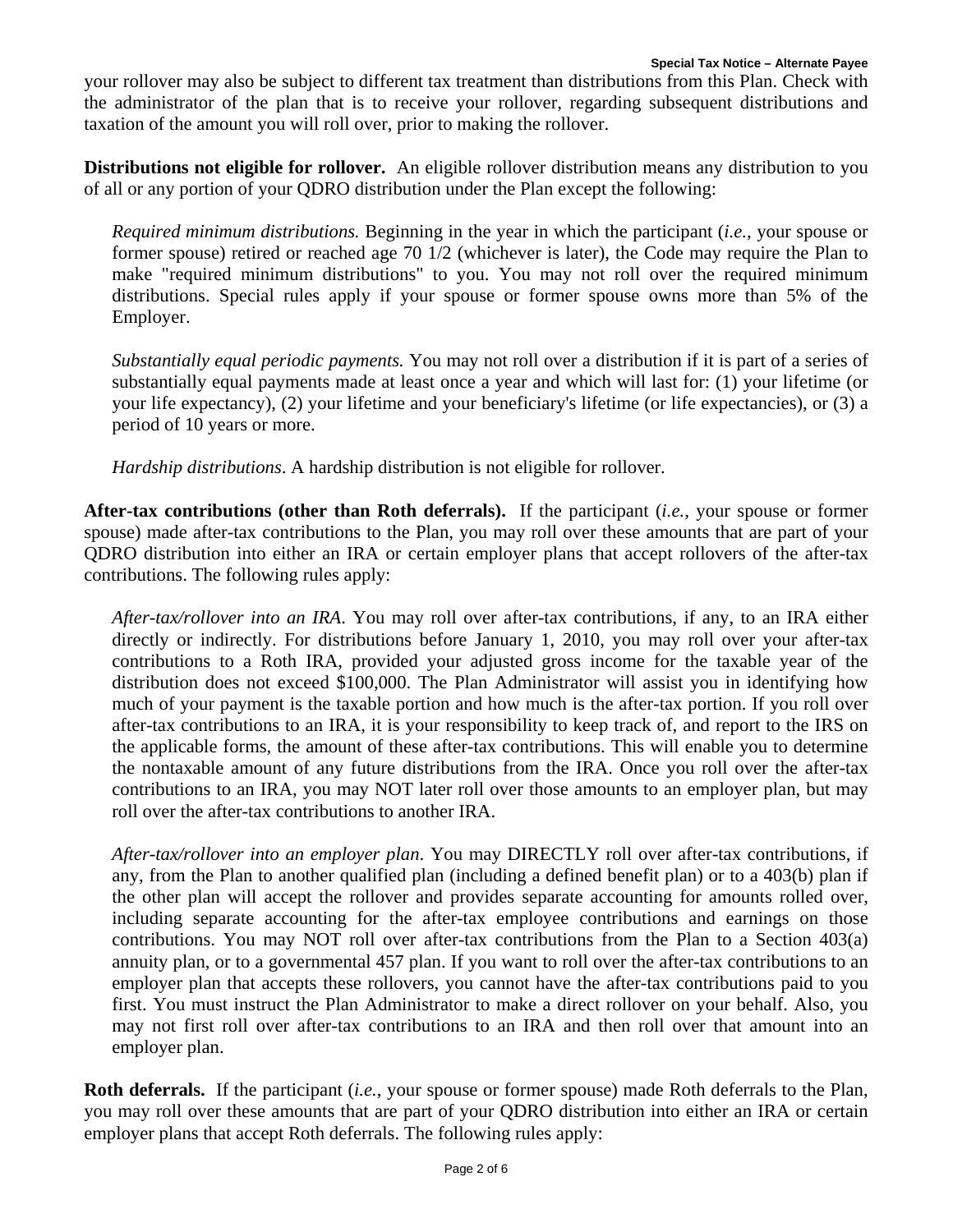*Roth deferrals.* You may roll over an eligible rollover distribution that consists of Roth deferrals (and earnings) ONLY to another Roth 401(k) plan (by a direct rollover), to a Roth 403(b) plan (by a direct rollover), provided the Roth 401(k) plan or the Roth 403(b) plan will accept the rollover, or to a Roth IRA (either by a direct rollover or by a 60-day rollover). In any of these direct rollovers, the distribution may be a "qualified Roth distribution" or may be a Roth distribution that is not qualified. See Section C. "Taxation of Roth deferrals." below. If you are completing a 60-day rollover to a qualified plan or to a 403(b) plan, you only may roll over the taxable portion of a non-qualified Roth distribution. See Section C. "Taxation of Roth deferrals" and "60-day rollover option." below.

**30-Day Notice Period/Waiver.** After receiving this notice, you have at least 30 days to consider whether to receive your distribution or have the distribution directly rolled over. If you do not wish to wait until this 30-day notice period ends before your election is processed, you may waive the notice period by making an affirmative election indicating whether or not you wish to make a direct rollover. Your distribution then will be processed in accordance with your election as soon as practical after the Plan Administrator receives your election.

### **B. DIRECT ROLLOVER**

**Direct rollover process.** You may elect a direct rollover of all or any portion of an eligible rollover distribution. If you elect a direct rollover, the Plan Administrator will pay the eligible rollover distribution directly to your IRA or to another eligible employer plan (to a Roth IRA or to a qualified plan in the case of a distribution of Roth deferrals) which you have designated. For the cash portion of your distribution, if any, the Plan Administrator may give you a check negotiable by the trustee or custodian of the recipient eligible employer plan or IRA. You must deliver the check to that trustee/custodian. A direct rollover amount is not subject to taxation at the time of the rollover, unless the direct rollover is from a pre-tax account to a Roth IRA. Except for a direct rollover of a pre-tax amount to a Roth IRA, the taxable portion of your direct rollover will be taxed later when you take it out of the IRA or the eligible employer plan. Depending on the type of plan, the later distribution may be subject to *different tax treatment* than it would be if you received a taxable distribution from this Plan. If you elect a direct rollover, your election form must include identifying information about the recipient IRA or plan.

**Treatment of periodic distributions.** If your Plan distribution is a series of payments over a period of less than ten years, each payment is an eligible rollover distribution. Your election to make a direct rollover will apply to all payments unless you advise the Plan Administrator of a change in your election. The Plan might not let you choose a direct rollover if your distributions for the year are less than \$200.

**Splitting a distribution/small distributions.** If your distribution exceeds \$500, you may elect a direct rollover of only a part of your distribution, provided the portion directly rolled over is at least \$500. If your distribution is \$500 or less, you must elect either a direct rollover of the entire amount or payment of the entire amount. The Plan might not let you choose a direct rollover if your distributions for the year are less than \$200.

**Change in tax treatment resulting from a direct rollover.** The tax treatment of any payment from the eligible employer plan or IRA receiving your direct rollover might be different than if you received your benefit in a taxable distribution directly from the Plan. For example, if you were born before January 1, 1936, you might be entitled to ten-year averaging or capital gain treatment, as explained below. However, if you roll over your benefit to a 403(b) plan, a governmental 457 plan, or an IRA, your benefit no longer will be eligible for that special treatment. See the sections below entitled "10% penalty tax if you are under age 59 1/2" and "Special tax treatment if you were born before 1936."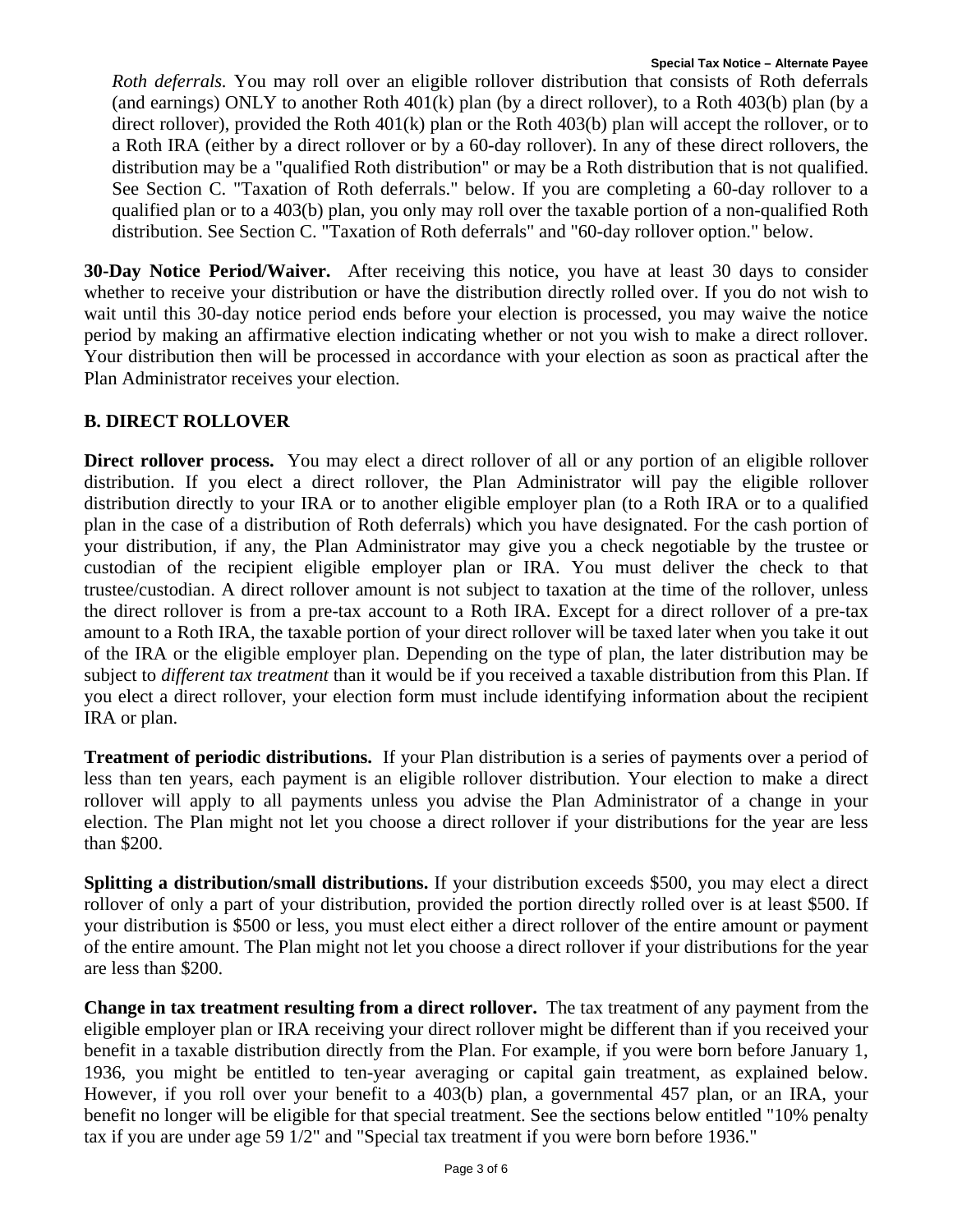**Taxation of direct rollover of pre-tax distribution to Roth IRA.** If you directly roll over a pre-tax distribution to a Roth IRA, the taxable portion of the distribution is subject to taxation for the taxable year in which the distribution occurs (except that a special taxation rule applies to distributions during 2010 that you roll over to a Roth IRA, under which the distribution is subject to taxation ratably during 2011 and 2012). For distributions before January 1, 2010, you may not roll over a distribution from a pre-tax account to a Roth IRA if your adjusted gross income for the taxable year exceeds \$100,000. However, the adjusted gross income limit on direct rollovers from a pre-tax account to a Roth IRA does not apply to distributions you roll over after December 31, 2009.

### **C. DISTRIBUTIONS YOU RECEIVE**

**Taxation of eligible rollover distributions.** The taxable portion of an eligible rollover distribution which you elect to receive is taxable to you in the year you receive it unless, within 60 days following receipt, you roll over the distribution to an IRA or to another eligible employer plan.

**Taxation of Roth deferrals.** If your distribution includes Roth deferrals, the taxation of the Roth deferrals depends on whether or not the distribution is a qualified distribution. For a distribution of Roth deferrals to be a qualified distribution, you must have satisfied two requirements: (1) the distribution must occur on or after the date the participant *(i.e.*, your spouse or former spouse) attains age 59 1/2, on or after the date of the participant's death, or on account of the participant's being disabled; and (2) the distribution must occur after the end of the 5th calendar year beginning with the first calendar year for which the participant made Roth deferrals to the Roth 401(k) plan. If the distribution of Roth deferrals is a qualified distribution, then neither the deferrals nor the earnings distributed on the deferrals will be taxable to you. If the distribution is not a qualified distribution, then the portion of the distribution representing the Roth deferrals will not be taxable to you, but the portion of the distribution representing earnings on the Roth deferrals will be taxable to you in the year you receive the distribution, unless, within 60 days following receipt, you roll over the distribution to a Roth IRA, or you roll over the earnings on the Roth deferrals to a qualified plan or to a 403(b) plan, as explained under "60-day rollover option" below.

**Withholding on eligible rollover distributions.** The taxable portion of your eligible rollover distribution is subject to 20% federal income tax withholding. You may not waive this withholding. For example, if you elect to receive a taxable eligible rollover distribution of \$5,000, the Plan will pay you only \$4,000 and will send to the IRS \$1,000 as income tax withholding. You will receive a Form 1099-R from the Plan reporting the full \$5,000 as a distribution from the Plan. The \$1,000 withholding amount applies against any federal income tax you may owe for the year. The direct rollover is the *only* means of avoiding this 20% withholding.

**60-day rollover option.** The direct rollover explained in Section B. above is not the only way to make a rollover. If you receive payment of an eligible rollover distribution, you may still roll over all or any portion of the distribution to an IRA or to another eligible employer plan that accepts rollovers, except that to the extent the distribution consists of Roth deferrals and earnings on the Roth deferrals. You may roll over the Roth deferrals and earnings on the Roth deferrals to a Roth IRA, or you may roll over only the taxable earnings (if any) on the Roth deferrals (but not the Roth deferrals) to a Roth 401(k) plan or to a Roth 403(b) plan. If you decide to roll over the distribution, *you must make the rollover within 60 days of your receipt of the payment.* The portion of your distribution which you elect to roll over is not subject to taxation until you receive distributions from the IRA or eligible employer plan, except that a rollover of a distribution from a pre-tax account to a Roth IRA is subject to taxation in the taxable year in which the distribution occurs.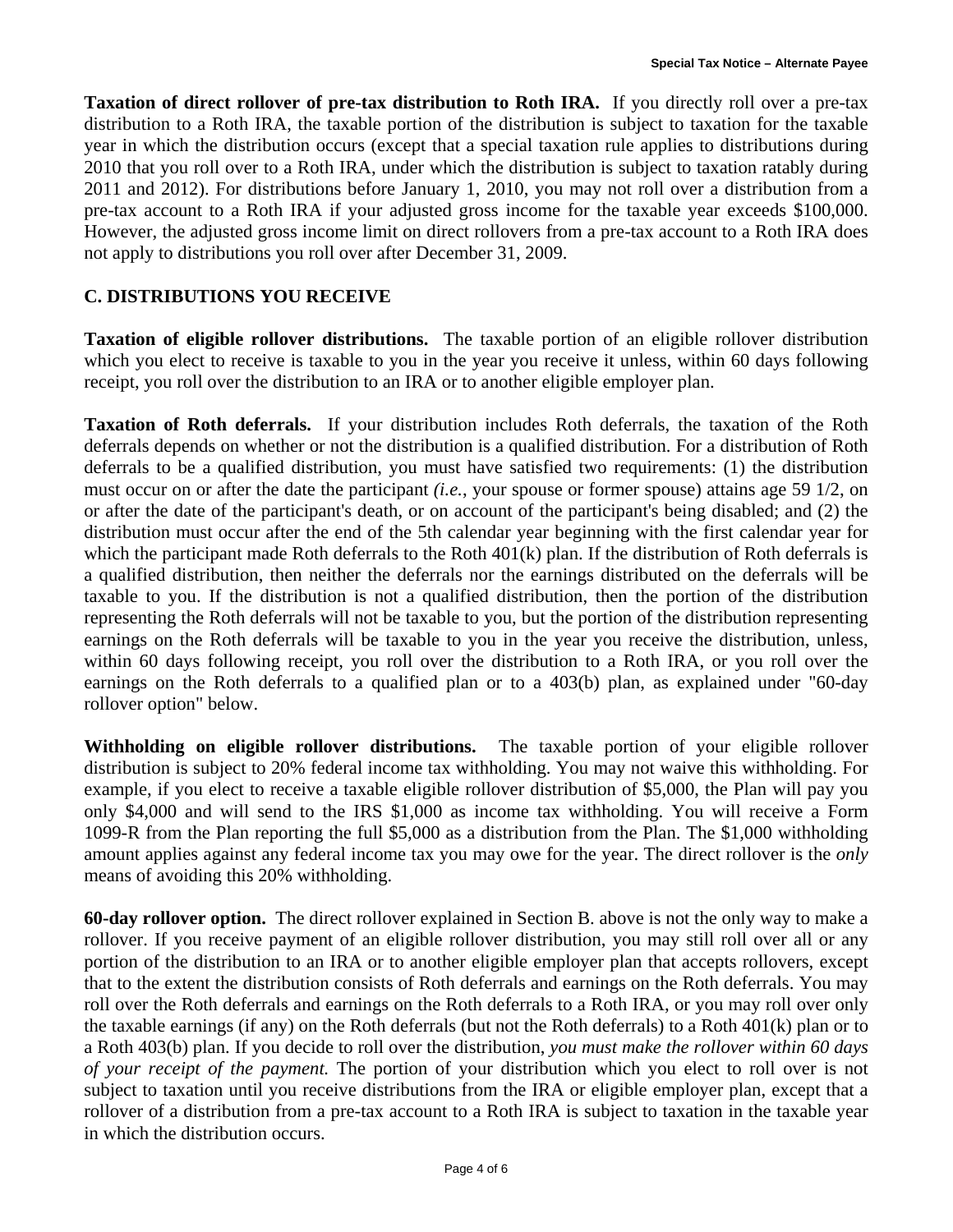You may roll over 100% of your eligible rollover distribution even though the Plan Administrator has withheld 20% of the distribution for income tax withholding. If you elect to roll over 100% of the distribution, you must obtain *other money* within the 60-day period to contribute to the IRA or eligible employer plan to replace the 20% withheld. If you elect to roll over only the 80% which you receive, the 20% withheld will be subject to taxation.

*Example.* Assume the taxable portion of your eligible rollover distribution is \$5,000, and you do not elect a direct rollover. The Plan pays you \$4,000, withholding \$1,000 for income taxes. However, assume within 60 days after receiving the \$4,000 payment, you decide to roll over the entire \$5,000 distribution. To make the rollover, you will roll over the \$4,000 you received from the Plan and you will contribute \$1,000 from other sources (your savings, a loan, etc.). In this case, you will not have any tax liability with respect to the Plan distribution. The Plan will report a \$5,000 distribution for the year and you will report a \$5,000 rollover. When you file your income tax return, you may receive a refund of the \$1,000 withheld. If you roll over only the \$4,000 paid from the Plan, the \$1,000 you do not roll over is taxable, but is not subject to a 10% penalty tax. See "10% penalty tax if you are under age 59 1/2." below. When you file your income tax return, you still may receive an income tax refund, but the refund likely will be smaller because \$1,000 of the distribution is taxable.

**Withholding on distributions not eligible for rollover.** The 20% withholding described above does not apply to any taxable portion of your distribution that is *not* an eligible rollover distribution. You may elect whether to have federal income tax withholding apply to that portion. If you do not wish to have any income taxes withheld on that portion of your distribution, or if you wish to have an amount other than 10% withheld, you will need to sign and date IRS Form W-4P, checking the box opposite line 1. The Plan Administrator will provide you with Form W-4P if your distribution includes an amount that does not constitute an eligible rollover distribution. If you do *not* return the Form W-4P to the Plan Administrator prior to the distribution, the Plan Administrator will treat the failure to return the form as an *affirmative election* to have 10% withholding apply.

**10% penalty tax if you are under age 59 1/2.** The 10% penalty tax does NOT apply to Plan distributions to an alternate payee pursuant to a QDRO. However, if you roll over your distribution, the taxable portion of any distribution from the recipient IRA or eligible employer plan before you reach age 59 1/2 is subject to a 10% penalty tax in addition to any federal income taxes unless an exception applies. See IRS Form 5329 for more information on the 10% penalty tax.

**Special tax treatment if the participant was born before 1936.** If your distribution is a "lump-sum distribution," and the participant was born before 1936, you may elect special tax treatment, but only if you do not roll over any part of the lump-sum distribution. If you roll over only a portion of your distribution to an IRA, a governmental 457 plan, or a 403(b) plan, this special tax treatment is not available for the rest of the payment. A lump-sum distribution is payment of your entire QDRO distribution (including any nontaxable portion of your distribution) under the Plan (and certain similar plans maintained by the Employer) made within one calendar year. If the participant is not a self-employed individual, the distribution must occur after he/she attains age 59 1/2 or after he/she has separated from service with the Employer. If the participant is self-employed, a lump-sum distribution must occur after he/she attains age 59 1/2 or becomes disabled.

*Ten-year averaging*. If you receive a lump-sum distribution and the participant was born before 1936, you can make a one-time election to figure the tax on the lump-sum distribution under "10-year averaging" using 1986 tax rates. Ten-year averaging often reduces the tax you owe.